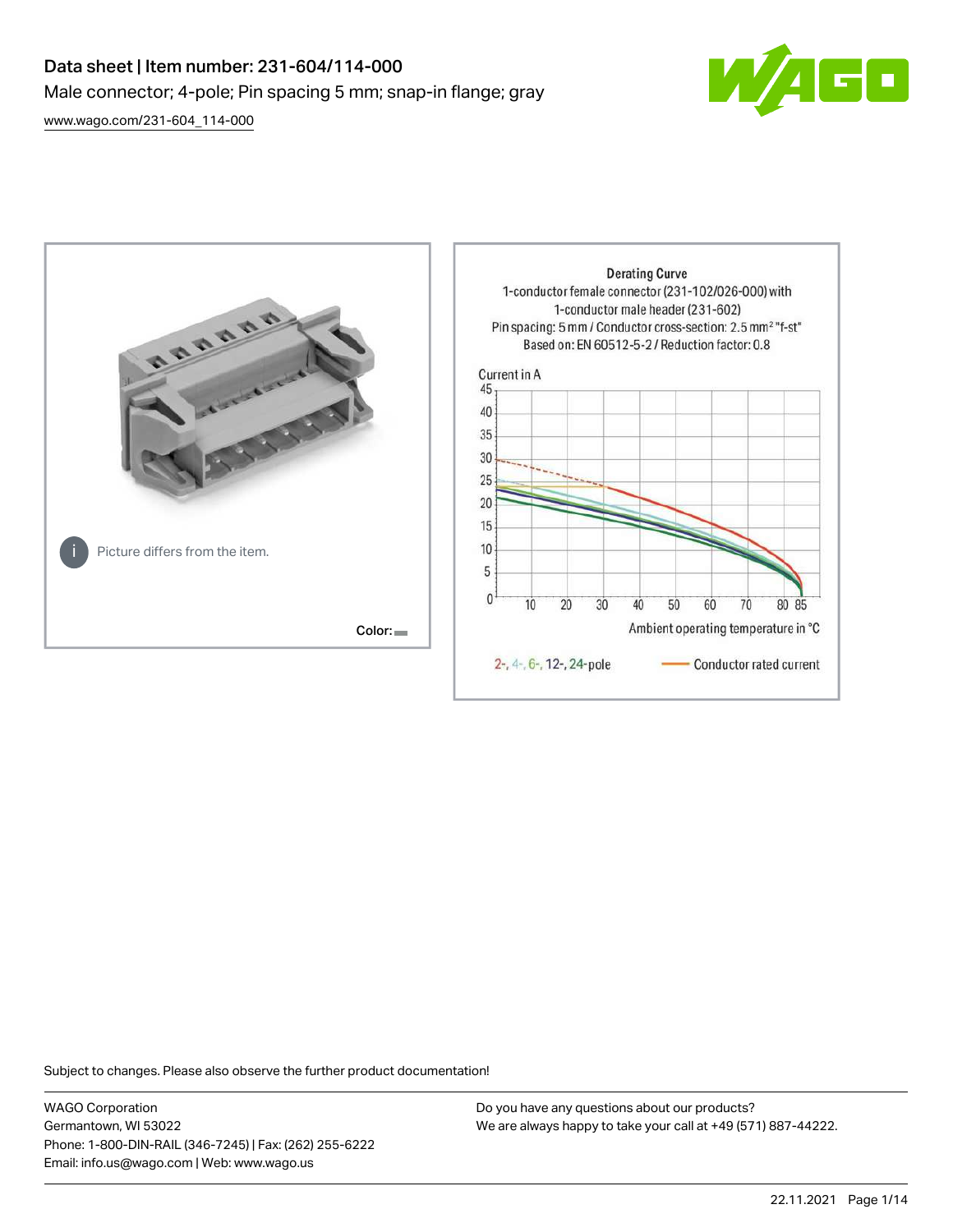



# Item description

- $\blacksquare$ Universal connection for all conductor types
- $\blacksquare$ Easy cable pre-assembly and on-unit wiring via vertical and horizontal CAGE CLAMP® actuation
- $\blacksquare$ For wire-to-wire and board-to-wire connections
- $\blacksquare$ Versions available with snap-in mounting feet or flanges for panel or through-panel mounting
- П With coding fingers

# Data Notes

Safety information 1 The MCS – MULTI CONNECTION SYSTEM includes connectors without breaking capacity in accordance with DIN EN 61984. When

Subject to changes. Please also observe the further product documentation!  $\mathbf{u}$ 

WAGO Corporation Germantown, WI 53022 Phone: 1-800-DIN-RAIL (346-7245) | Fax: (262) 255-6222 Email: info.us@wago.com | Web: www.wago.us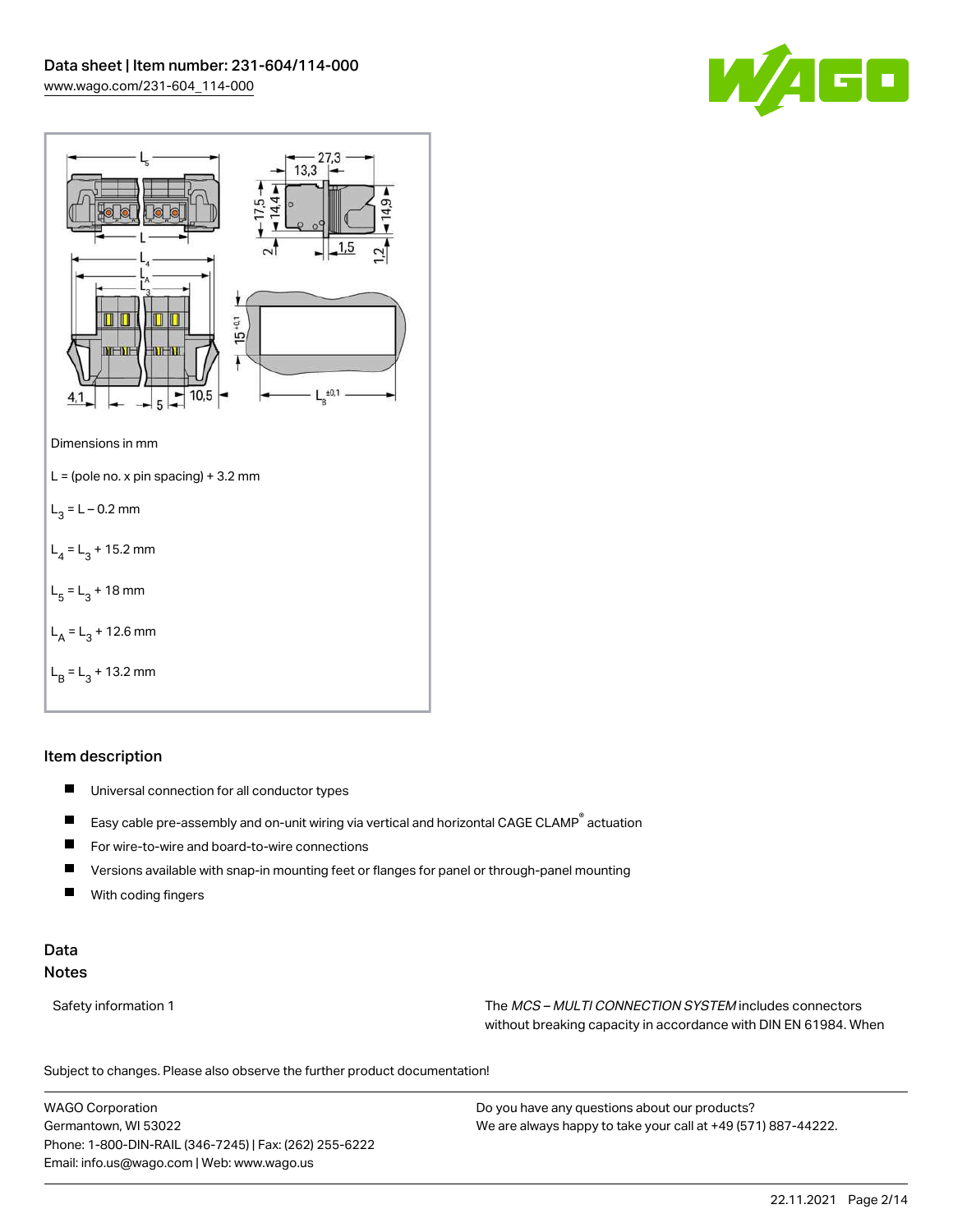

| Variants: | Other pole numbers                                               |
|-----------|------------------------------------------------------------------|
|           | unmated.                                                         |
|           | ensure header pins, which can be touched, are not live when      |
|           | /disconnected when live or under load. The circuit design should |
|           | used as intended, these connectors must not be connected         |

Gold-plated or partially gold-plated contact surfaces Other versions (or variants) can be requested from WAGO Sales or configured at https://configurator.wago.com/

# Electrical data

## IEC Approvals

| Ratings per                 | IEC/EN 60664-1                                                       |
|-----------------------------|----------------------------------------------------------------------|
| Rated voltage (III / 3)     | 320 V                                                                |
| Rated surge voltage (III/3) | 4 <sub>kV</sub>                                                      |
| Rated voltage (III/2)       | 320 V                                                                |
| Rated surge voltage (III/2) | 4 <sub>kV</sub>                                                      |
| Nominal voltage (II/2)      | 630 V                                                                |
| Rated surge voltage (II/2)  | 4 <sub>kV</sub>                                                      |
| Rated current               | 12A                                                                  |
| Legend (ratings)            | (III / 2) $\triangleq$ Overvoltage category III / Pollution degree 2 |

# UL Approvals

| Approvals per                  | UL 1059 |
|--------------------------------|---------|
| Rated voltage UL (Use Group B) | 300 V   |
| Rated current UL (Use Group B) | 15 A    |
| Rated voltage UL (Use Group D) | 300 V   |
| Rated current UL (Use Group D) | 10 A    |

# Ratings per UL

| Rated voltage UL 1977 | 600 V |
|-----------------------|-------|
| Rated current UL 1977 |       |

## CSA Approvals

| Approvals per                   | <b>CSA</b> |
|---------------------------------|------------|
| Rated voltage CSA (Use Group B) | 300 V      |
| Rated current CSA (Use Group B) | 15 A       |
| Rated voltage CSA (Use Group D) | 300 V      |

Subject to changes. Please also observe the further product documentation!

| <b>WAGO Corporation</b>                                | Do you have any questions about our products?                 |
|--------------------------------------------------------|---------------------------------------------------------------|
| Germantown, WI 53022                                   | We are always happy to take your call at +49 (571) 887-44222. |
| Phone: 1-800-DIN-RAIL (346-7245)   Fax: (262) 255-6222 |                                                               |
| Email: info.us@wago.com   Web: www.wago.us             |                                                               |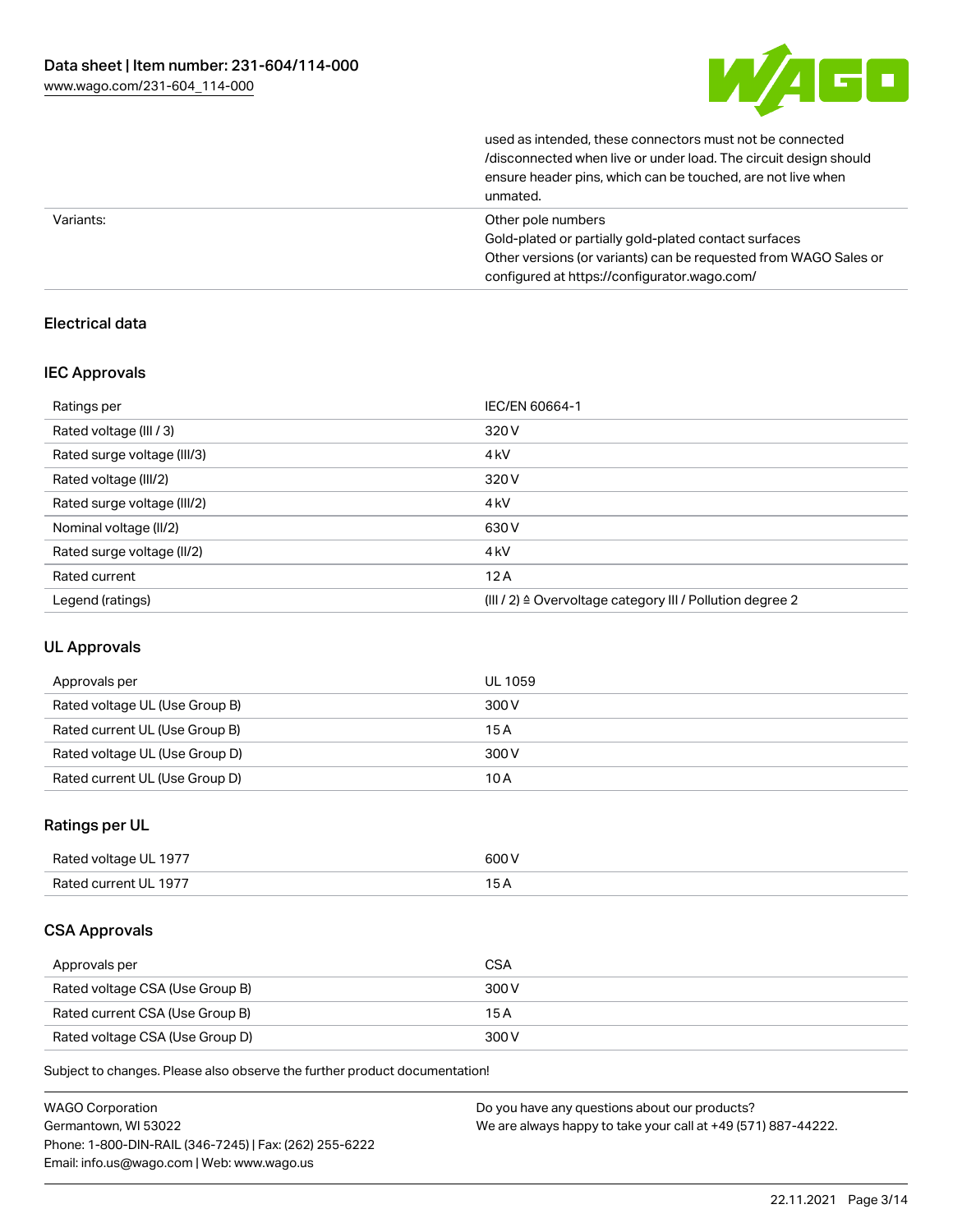W/AGO

Number of levels 1

| Rated current CSA (Use Group D)   | 10A |  |
|-----------------------------------|-----|--|
| <b>Connection data</b>            |     |  |
| Total number of connection points | 4   |  |
| Total number of potentials        | 4   |  |
| Number of connection types        |     |  |

#### Connection 1

| Connection technology                             | CAGE CLAMP®                             |
|---------------------------------------------------|-----------------------------------------|
| Actuation type                                    | Operating tool                          |
| Solid conductor                                   | $0.08$ 2.5 mm <sup>2</sup> / 28  12 AWG |
| Fine-stranded conductor                           | $0.08$ 2.5 mm <sup>2</sup> / 28  12 AWG |
| Fine-stranded conductor; with insulated ferrule   | $0.251.5$ mm <sup>2</sup>               |
| Fine-stranded conductor; with uninsulated ferrule | $0.252.5$ mm <sup>2</sup>               |
| Strip length                                      | 89 mm / 0.31  0.35 inch                 |
| Number of poles                                   | 4                                       |
| Conductor entry direction to mating direction     | 0°                                      |

## Physical data

| Pin spacing | 5 mm / 0.197 inch    |
|-------------|----------------------|
| Width       | 41 mm / 1.614 inch   |
| Height      | 17.5 mm / 0.689 inch |
| Depth       | 27.5 mm / 1.083 inch |

#### Mechanical data

| Housing sheet thickness | $0.5$ 2.5 mm / 0.02  0.098 inch |
|-------------------------|---------------------------------|
| Mounting type           | Snap-in                         |
| Mounting type           | Feed-through mounting           |

## Plug-in connection

| Contact type (pluggable connector) | Male connector/plug |
|------------------------------------|---------------------|
| Connector (connection type)        | for conductor       |
| Mismating protection               | No                  |
| Locking of plug-in connection      | Without             |

Subject to changes. Please also observe the further product documentation! Material data

| <b>WAGO Corporation</b>                                | Do you have any questions about our products?                 |
|--------------------------------------------------------|---------------------------------------------------------------|
| Germantown, WI 53022                                   | We are always happy to take your call at +49 (571) 887-44222. |
| Phone: 1-800-DIN-RAIL (346-7245)   Fax: (262) 255-6222 |                                                               |
| Email: info.us@wago.com   Web: www.wago.us             |                                                               |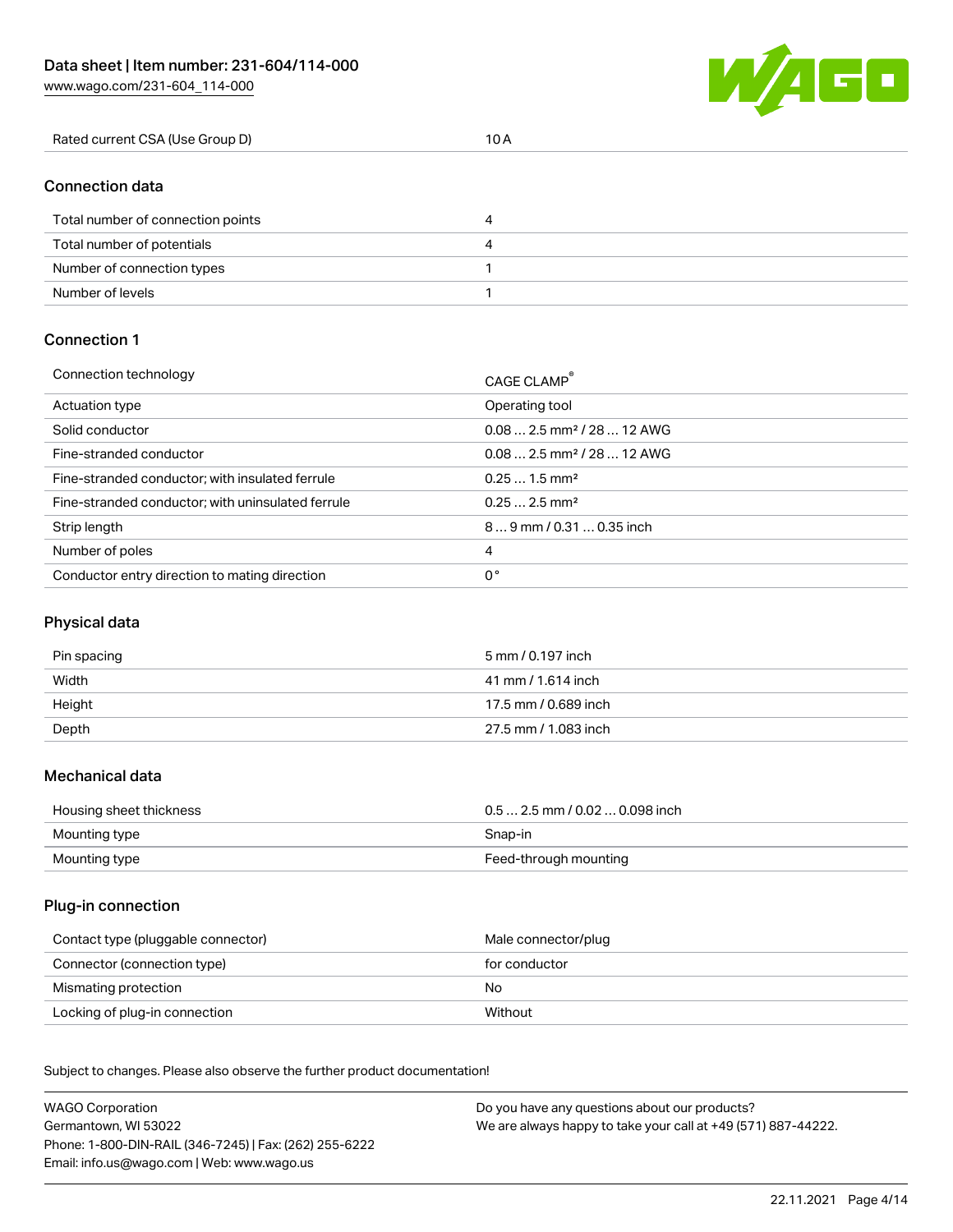

# Material data

| Color                       | gray                                   |
|-----------------------------|----------------------------------------|
| Material group              |                                        |
| Insulation material         | Polyamide (PA66)                       |
| Flammability class per UL94 | V <sub>0</sub>                         |
| Clamping spring material    | Chrome nickel spring steel (CrNi)      |
| Contact material            | Electrolytic copper (E <sub>Cu</sub> ) |
| Contact plating             | tin-plated                             |
| Fire load                   | 0.174 MJ                               |
| Weight                      | 8.4 g                                  |
|                             |                                        |

#### Environmental requirements

| Limit temperature range | . +100 °C<br>$-60$ |
|-------------------------|--------------------|
|-------------------------|--------------------|

# Commercial data

| Product Group         | 3 (Multi Conn. System) |
|-----------------------|------------------------|
| PU (SPU)              | 50 Stück               |
| Packaging type        | box                    |
| Country of origin     | DE                     |
| <b>GTIN</b>           | 4050821216025          |
| Customs tariff number | 8536694040             |

# Approvals / Certificates

## Country specific Approvals

| Logo | Approval                               | <b>Additional Approval Text</b> | Certificate<br>name |
|------|----------------------------------------|---------------------------------|---------------------|
|      | CВ<br>DEKRA Certification B.V.         | IEC 61984                       | NL-39756            |
|      | <b>CSA</b><br>DEKRA Certification B.V. | C <sub>22.2</sub>               | LR 18677-<br>25     |

#### Ship Approvals

|      |                             |                          | Certificate |
|------|-----------------------------|--------------------------|-------------|
| Logo | Approval                    | Additional Approval Text | name        |
|      | <b>ABS</b>                  | -                        | $19-$       |
|      | American Bureau of Shipping |                          | HG1869876-  |

Subject to changes. Please also observe the further product documentation!

| <b>WAGO Corporation</b>                                | Do you have any questions about our products?                 |
|--------------------------------------------------------|---------------------------------------------------------------|
| Germantown, WI 53022                                   | We are always happy to take your call at +49 (571) 887-44222. |
| Phone: 1-800-DIN-RAIL (346-7245)   Fax: (262) 255-6222 |                                                               |
| Email: info.us@wago.com   Web: www.wago.us             |                                                               |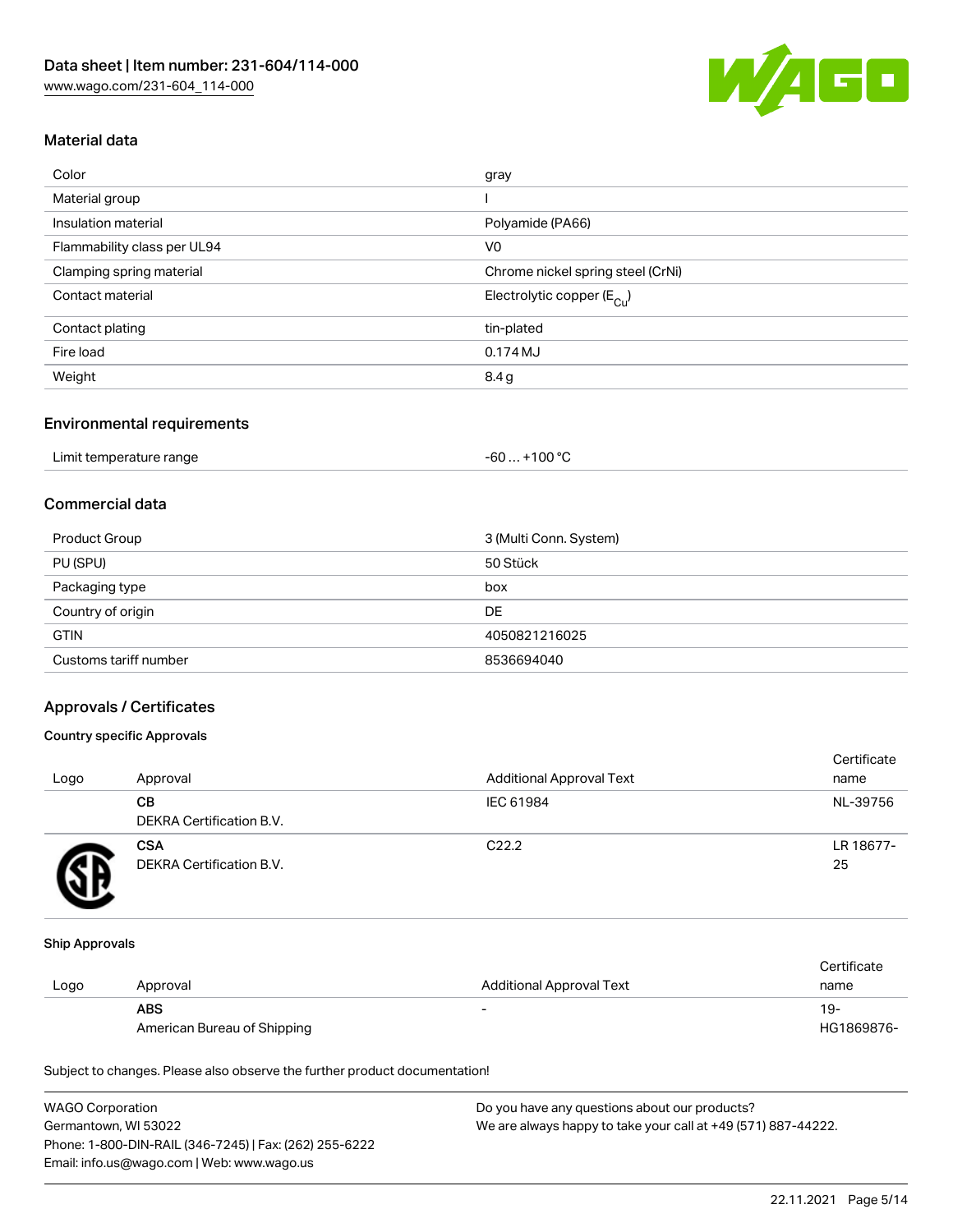

| <b>ABS</b>          |                                        |                                 | <b>PDA</b>  |
|---------------------|----------------------------------------|---------------------------------|-------------|
|                     | BV                                     | IEC 60998                       | 11915/D0    |
| <b>BUNEAU</b>       | Bureau Veritas S.A.                    |                                 | BV          |
|                     | <b>DNV GL</b>                          | -                               | TAE000016Z  |
|                     | Det Norske Veritas, Germanischer Lloyd |                                 |             |
| <b>UL-Approvals</b> |                                        |                                 |             |
|                     |                                        |                                 | Certificate |
| Logo                | Approval                               | <b>Additional Approval Text</b> | name        |
|                     | UR                                     | <b>UL 1977</b>                  | E45171      |
|                     | Underwriters Laboratories Inc.         |                                 |             |
|                     |                                        |                                 |             |

# **Counterpart**



Item no.231-104/026-000 Female plug; 4-pole; 12 AWG max; pin spacing 5 mm; 1 conductor per pole; gray [www.wago.com/231-104/026-000](https://www.wago.com/231-104/026-000)

#### Optional accessories

Insulations stops

Insulation stop



Item no.: 231-672 Insulation stop; 0.75 - 1 mm²; dark gray [www.wago.com/231-672](http://www.wago.com/231-672)

**ALLES** LEEEE

> **COLLEGE COLLEGE**

Item no.: 231-670 Insulation stop; 0.08-0.2 mm<sup>2</sup>/0.2 mm<sup>2</sup> "s"; white [www.wago.com/231-670](http://www.wago.com/231-670) www.wago.com/231-670

Item no.: 231-671 Insulation stop; 0.25 - 0.5 mm<sup>2</sup>; light gray [www.wago.com/231-671](http://www.wago.com/231-671) www.wago.com/231-671

**Ferrules** 

**Ferrule** 

Subject to changes. Please also observe the further product documentation!

WAGO Corporation Germantown, WI 53022 Phone: 1-800-DIN-RAIL (346-7245) | Fax: (262) 255-6222 Email: info.us@wago.com | Web: www.wago.us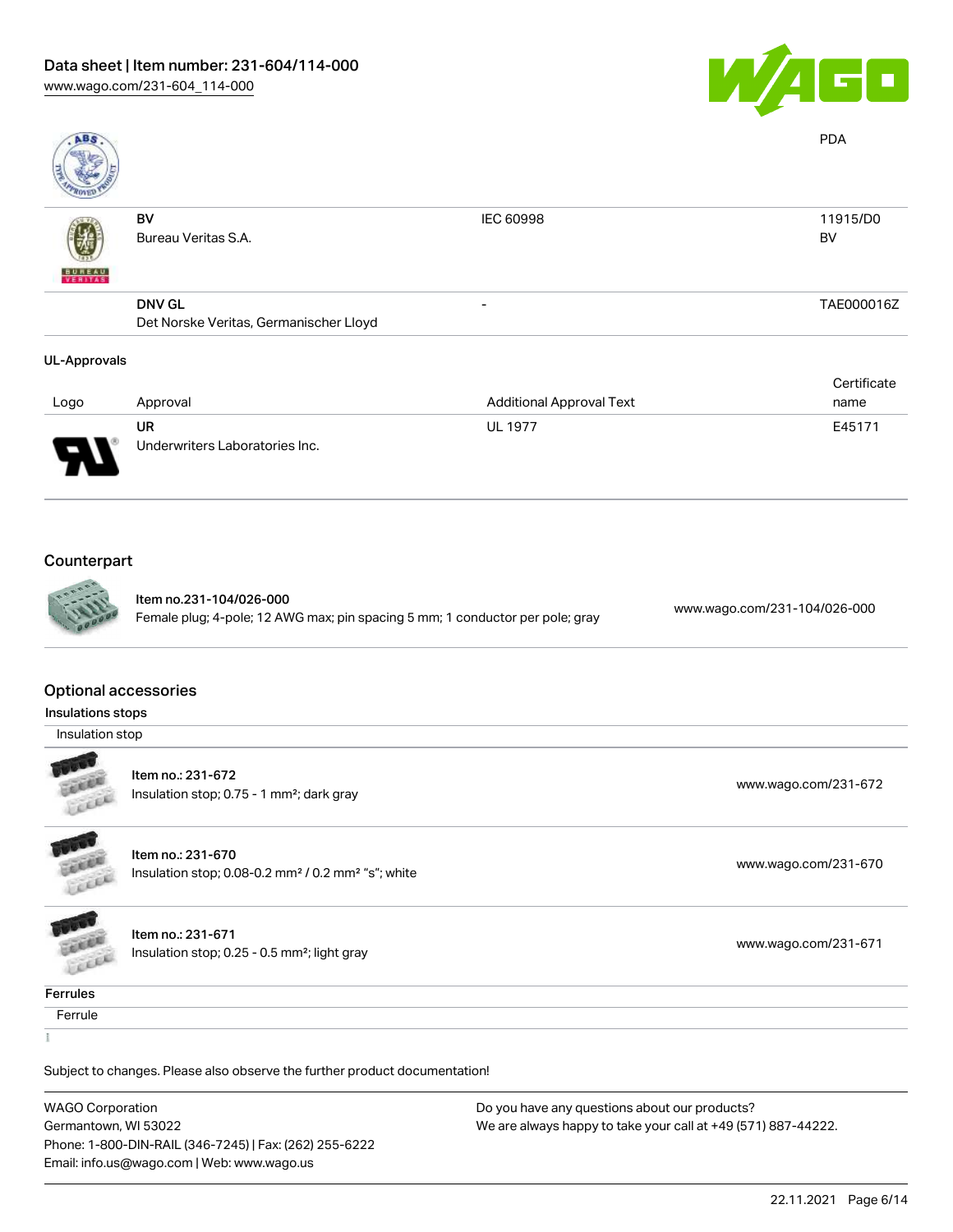# Data sheet | Item number: 231-604/114-000

[www.wago.com/231-604\\_114-000](http://www.wago.com/231-604_114-000)



| Item no.: 216-101<br>Ferrule; Sleeve for 0.5 mm <sup>2</sup> / AWG 22; uninsulated; electro-tin plated; silver-colored                                                             | www.wago.com/216-101 |
|------------------------------------------------------------------------------------------------------------------------------------------------------------------------------------|----------------------|
| Item no.: 216-104<br>Ferrule; Sleeve for 1.5 mm <sup>2</sup> / AWG 16; uninsulated; electro-tin plated; silver-colored                                                             | www.wago.com/216-104 |
| Item no.: 216-106<br>Ferrule; Sleeve for 2.5 mm <sup>2</sup> / AWG 14; uninsulated; electro-tin plated; silver-colored                                                             | www.wago.com/216-106 |
| Item no.: 216-102<br>Ferrule; Sleeve for 0.75 mm <sup>2</sup> / AWG 20; uninsulated; electro-tin plated; silver-colored                                                            | www.wago.com/216-102 |
| Item no.: 216-103<br>Ferrule; Sleeve for 1 mm <sup>2</sup> / AWG 18; uninsulated; electro-tin plated                                                                               | www.wago.com/216-103 |
| Item no.: 216-123<br>Ferrule; Sleeve for 1 mm <sup>2</sup> / AWG 18; uninsulated; electro-tin plated; silver-colored                                                               | www.wago.com/216-123 |
| Item no.: 216-122<br>Ferrule; Sleeve for 0.75 mm <sup>2</sup> / AWG 20; uninsulated; electro-tin plated; silver-colored                                                            | www.wago.com/216-122 |
| Item no.: 216-124<br>Ferrule; Sleeve for 1.5 mm <sup>2</sup> / AWG 16; uninsulated; electro-tin plated                                                                             | www.wago.com/216-124 |
| Item no.: 216-142<br>Ferrule; Sleeve for 0.75 mm <sup>2</sup> / 18 AWG; uninsulated; electro-tin plated; electrolytic copper; gastight<br>crimped; acc. to DIN 46228, Part 1/08.92 | www.wago.com/216-142 |
| Item no.: 216-132<br>Ferrule; Sleeve for 0.34 mm <sup>2</sup> / AWG 24; uninsulated; electro-tin plated                                                                            | www.wago.com/216-132 |
| Item no.: 216-121<br>Ferrule; Sleeve for 0.5 mm <sup>2</sup> / AWG 22; uninsulated; electro-tin plated; silver-colored                                                             | www.wago.com/216-121 |
| Item no.: 216-143<br>Ferrule; Sleeve for 1 mm <sup>2</sup> / AWG 18; uninsulated; electro-tin plated; electrolytic copper; gastight<br>crimped; acc. to DIN 46228, Part 1/08.92    | www.wago.com/216-143 |
| Item no.: 216-131<br>Ferrule; Sleeve for 0.25 mm <sup>2</sup> / AWG 24; uninsulated; electro-tin plated; silver-colored                                                            | www.wago.com/216-131 |
| Item no.: 216-141<br>Ferrule; Sleeve for 0.5 mm <sup>2</sup> / 20 AWG; uninsulated; electro-tin plated; electrolytic copper; gastight<br>crimped; acc. to DIN 46228, Part 1/08.92  | www.wago.com/216-141 |
| Item no.: 216-152<br>Ferrule; Sleeve for 0.34 mm <sup>2</sup> / AWG 24; uninsulated; electro-tin plated                                                                            | www.wago.com/216-152 |
| Item no.: 216-203<br>Ferrule; Sleeve for 1 mm <sup>2</sup> / AWG 18; insulated; electro-tin plated; red                                                                            | www.wago.com/216-203 |
| Item no.: 216-202<br>Ferrule; Sleeve for 0.75 mm <sup>2</sup> / 18 AWG; insulated; electro-tin plated; gray                                                                        | www.wago.com/216-202 |
| Item no.: 216-151<br>Ferrule; Sleeve for 0.25 mm <sup>2</sup> / AWG 24; uninsulated; electro-tin plated                                                                            | www.wago.com/216-151 |

WAGO Corporation Germantown, WI 53022 Phone: 1-800-DIN-RAIL (346-7245) | Fax: (262) 255-6222 Email: info.us@wago.com | Web: www.wago.us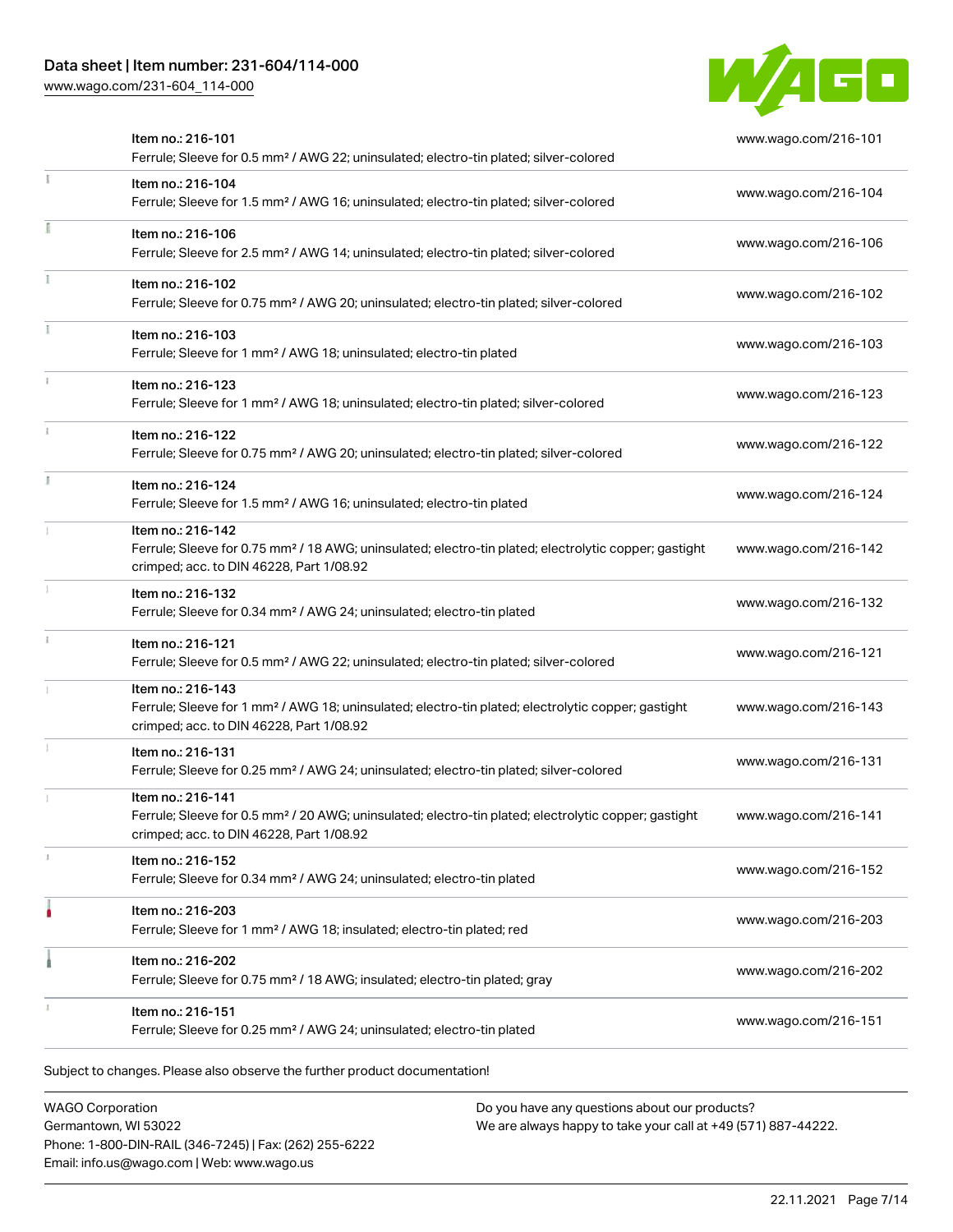# Data sheet | Item number: 231-604/114-000

[www.wago.com/231-604\\_114-000](http://www.wago.com/231-604_114-000)



| Item no.: 216-204<br>Ferrule; Sleeve for 1.5 mm <sup>2</sup> / AWG 16; insulated; electro-tin plated; black                                                                                       | www.wago.com/216-204                                                                                                                                                                                                                                                                     |
|---------------------------------------------------------------------------------------------------------------------------------------------------------------------------------------------------|------------------------------------------------------------------------------------------------------------------------------------------------------------------------------------------------------------------------------------------------------------------------------------------|
| Item no.: 216-144<br>Ferrule; Sleeve for 1.5 mm <sup>2</sup> / AWG 16; uninsulated; electro-tin plated; electrolytic copper; gastight<br>crimped; acc. to DIN 46228, Part 1/08.92; silver-colored | www.wago.com/216-144                                                                                                                                                                                                                                                                     |
| Item no.: 216-201<br>Ferrule; Sleeve for 0.5 mm <sup>2</sup> / 20 AWG; insulated; electro-tin plated; white                                                                                       | www.wago.com/216-201                                                                                                                                                                                                                                                                     |
| Item no.: 216-223<br>Ferrule; Sleeve for 1 mm <sup>2</sup> / AWG 18; insulated; electro-tin plated; red                                                                                           | www.wago.com/216-223                                                                                                                                                                                                                                                                     |
| Item no.: 216-241<br>Ferrule; Sleeve for 0.5 mm <sup>2</sup> / 20 AWG; insulated; electro-tin plated; electrolytic copper; gastight<br>crimped; acc. to DIN 46228, Part 4/09.90; white            | www.wago.com/216-241                                                                                                                                                                                                                                                                     |
| Item no.: 216-242<br>Ferrule; Sleeve for 0.75 mm <sup>2</sup> / 18 AWG; insulated; electro-tin plated; electrolytic copper; gastight<br>crimped; acc. to DIN 46228, Part 4/09.90; gray            | www.wago.com/216-242                                                                                                                                                                                                                                                                     |
| Item no.: 216-222<br>Ferrule; Sleeve for 0.75 mm <sup>2</sup> / 18 AWG; insulated; electro-tin plated; gray                                                                                       | www.wago.com/216-222                                                                                                                                                                                                                                                                     |
| Item no.: 216-221<br>Ferrule; Sleeve for 0.5 mm <sup>2</sup> / 20 AWG; insulated; electro-tin plated; white                                                                                       | www.wago.com/216-221                                                                                                                                                                                                                                                                     |
| Item no.: 216-224<br>Ferrule; Sleeve for 1.5 mm <sup>2</sup> / AWG 16; insulated; electro-tin plated; black                                                                                       | www.wago.com/216-224                                                                                                                                                                                                                                                                     |
| Item no.: 216-243<br>acc. to DIN 46228, Part 4/09.90; red                                                                                                                                         |                                                                                                                                                                                                                                                                                          |
| Item no.: 216-244<br>Ferrule; Sleeve for 1.5 mm <sup>2</sup> / AWG 16; insulated; electro-tin plated; electrolytic copper; gastight<br>crimped; acc. to DIN 46228, Part 4/09.90; black            | www.wago.com/216-244                                                                                                                                                                                                                                                                     |
| Item no.: 216-263<br>acc. to DIN 46228, Part 4/09.90; red                                                                                                                                         |                                                                                                                                                                                                                                                                                          |
| Item no.: 216-264<br>Ferrule; Sleeve for 1.5 mm <sup>2</sup> / AWG 16; insulated; electro-tin plated; electrolytic copper; gastight<br>crimped; acc. to DIN 46228, Part 4/09.90; black            | www.wago.com/216-264                                                                                                                                                                                                                                                                     |
| Item no.: 216-284<br>Ferrule; Sleeve for 1.5 mm <sup>2</sup> / AWG 16; insulated; electro-tin plated; electrolytic copper; gastight<br>crimped; acc. to DIN 46228, Part 4/09.90; black            | www.wago.com/216-284                                                                                                                                                                                                                                                                     |
| Item no.: 216-262<br>Ferrule; Sleeve for 0.75 mm <sup>2</sup> / 18 AWG; insulated; electro-tin plated; electrolytic copper; gastight<br>crimped; acc. to DIN 46228, Part 4/09.90; gray            | www.wago.com/216-262                                                                                                                                                                                                                                                                     |
| Item no.: 216-301<br>Ferrule; Sleeve for 0.25 mm <sup>2</sup> / AWG 24; insulated; electro-tin plated; yellow                                                                                     | www.wago.com/216-301                                                                                                                                                                                                                                                                     |
| Item no.: 216-321<br>Ferrule; Sleeve for 0.25 mm <sup>2</sup> / AWG 24; insulated; electro-tin plated; yellow                                                                                     | www.wago.com/216-321                                                                                                                                                                                                                                                                     |
|                                                                                                                                                                                                   | Ferrule; Sleeve for 1 mm <sup>2</sup> / AWG 18; insulated; electro-tin plated; electrolytic copper; gastight crimped; www.wago.com/216-243<br>Ferrule; Sleeve for 1 mm <sup>2</sup> / AWG 18; insulated; electro-tin plated; electrolytic copper; gastight crimped; www.wago.com/216-263 |

WAGO Corporation Germantown, WI 53022 Phone: 1-800-DIN-RAIL (346-7245) | Fax: (262) 255-6222 Email: info.us@wago.com | Web: www.wago.us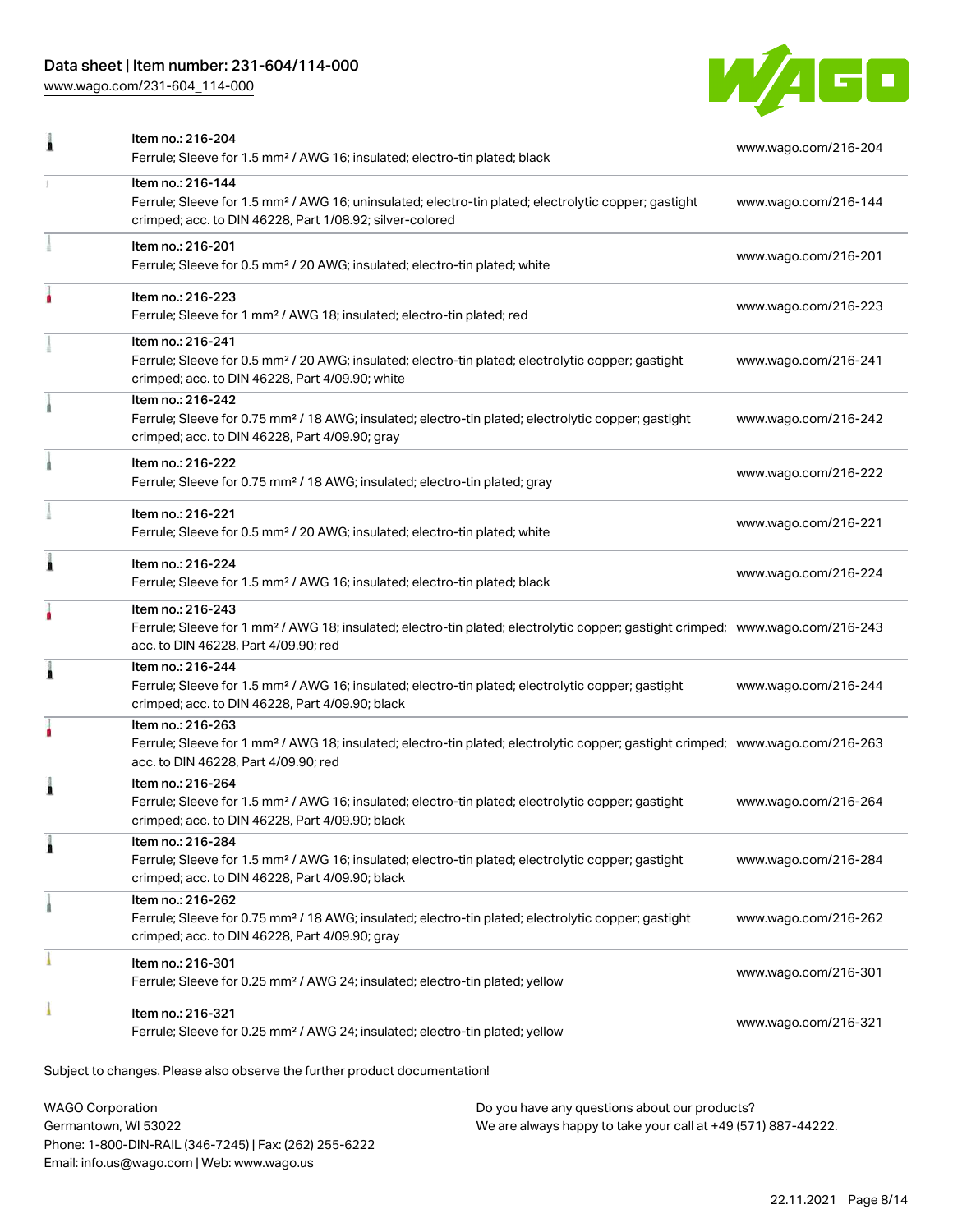# Data sheet | Item number: 231-604/114-000

[www.wago.com/231-604\\_114-000](http://www.wago.com/231-604_114-000)



|                       | Item no.: 216-322<br>Ferrule; Sleeve for 0.34 mm <sup>2</sup> / 22 AWG; insulated; electro-tin plated; green           | www.wago.com/216-322 |
|-----------------------|------------------------------------------------------------------------------------------------------------------------|----------------------|
|                       | Item no.: 216-302<br>Ferrule; Sleeve for 0.34 mm <sup>2</sup> / 22 AWG; insulated; electro-tin plated; light turquoise | www.wago.com/216-302 |
| Cover                 |                                                                                                                        |                      |
| Cover                 |                                                                                                                        |                      |
|                       | Item no.: 231-668                                                                                                      |                      |
|                       | Lockout caps; for covering unused clamping units; gray                                                                 | www.wago.com/231-668 |
| Jumpers               |                                                                                                                        |                      |
| Jumper                |                                                                                                                        |                      |
|                       | Item no.: 231-905<br>Jumper; for conductor entry; 5-way; insulated; gray                                               | www.wago.com/231-905 |
|                       | Item no.: 231-903<br>Jumper; for conductor entry; 3-way; insulated; gray                                               | www.wago.com/231-903 |
|                       | Item no.: 231-907<br>Jumper; for conductor entry; 7-way; insulated; gray                                               | www.wago.com/231-907 |
|                       | Item no.: 231-910<br>Jumper; for conductor entry; 10-way; insulated; gray                                              | www.wago.com/231-910 |
|                       | Item no.: 231-902<br>Jumper; for conductor entry; 2-way; insulated; gray                                               | www.wago.com/231-902 |
| Coding                |                                                                                                                        |                      |
| Coding                |                                                                                                                        |                      |
|                       | Item no.: 231-130<br>Coding key; snap-on type; light gray                                                              | www.wago.com/231-130 |
|                       | Item no.: 231-129<br>Coding key; snap-on type; light gray                                                              | www.wago.com/231-129 |
| Strain relief         |                                                                                                                        |                      |
| Strain relief housing |                                                                                                                        |                      |
|                       | Item no.: 232-604<br>Strain relief housing; gray                                                                       | www.wago.com/232-604 |
| <b>Tools</b>          |                                                                                                                        |                      |
| Operating tool        |                                                                                                                        |                      |
|                       | Item no.: 209-130<br>Operating tool; suitable for 264, 280 and 281 Series; 1-way; of insulating material; white        | www.wago.com/209-130 |
|                       | Item no.: 209-132<br>Operating tool; for connecting comb-style jumper bar; 2-way; of insulating material               | www.wago.com/209-132 |
|                       | Item no.: 231-159                                                                                                      |                      |
|                       | Subject to changes. Please also observe the further product documentation!                                             |                      |

WAGO Corporation Germantown, WI 53022 Phone: 1-800-DIN-RAIL (346-7245) | Fax: (262) 255-6222 Email: info.us@wago.com | Web: www.wago.us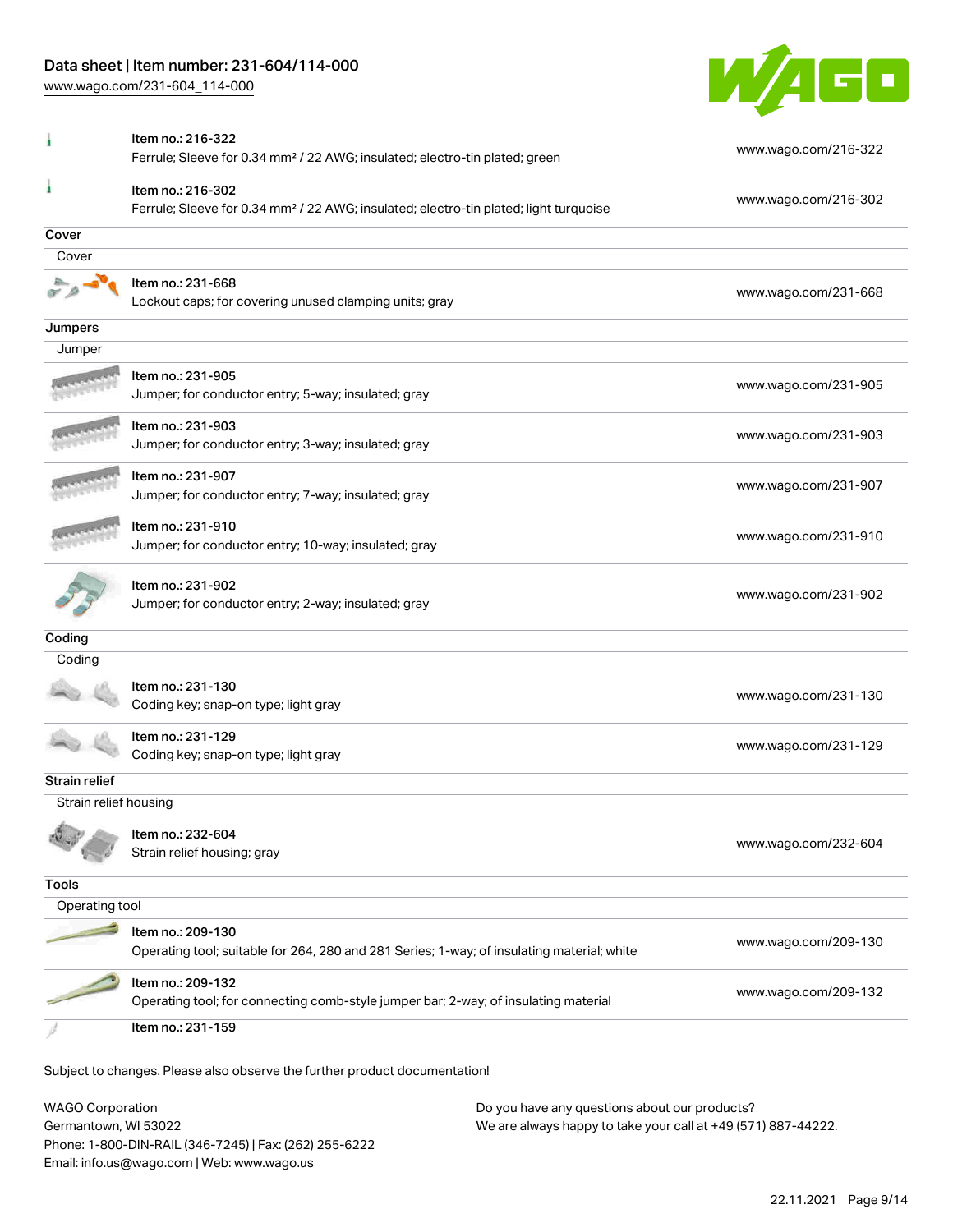

Operating tool; natural [www.wago.com/231-159](http://www.wago.com/231-159)

| Item no.: 210-250<br>Operating tool; for MCS MINI & MIDI with CAGE CLAMP® connection; red                        | www.wago.com/210-250 |
|------------------------------------------------------------------------------------------------------------------|----------------------|
| Item no.: 231-231<br>Combination operating tool; red                                                             | www.wago.com/231-231 |
| Item no.: 210-657<br>Operating tool; Blade: 3.5 x 0.5 mm; with a partially insulated shaft; short; multicoloured | www.wago.com/210-657 |
| Item no.: 210-720<br>Operating tool; Blade: 3.5 x 0.5 mm; with a partially insulated shaft; multicoloured        | www.wago.com/210-720 |
| Item no.: 231-131<br>Operating tool; made of insulating material; 1-way; loose; white                            | www.wago.com/231-131 |
| Item no.: 231-291<br>Operating tool; made of insulating material; 1-way; loose; red                              | www.wago.com/231-291 |
| Item no.: 280-432<br>Operating tool; made of insulating material; 2-way; white                                   | www.wago.com/280-432 |
| Item no.: 280-434<br>Operating tool; made of insulating material; 4-way                                          | www.wago.com/280-434 |
| Item no.: 280-437<br>Operating tool; made of insulating material; 7-way                                          | www.wago.com/280-437 |
| Item no.: 280-440<br>Operating tool; made of insulating material; 10-way                                         | www.wago.com/280-440 |
| Item no.: 280-435<br>Operating tool; made of insulating material; 5-way; gray                                    | www.wago.com/280-435 |
| Item no.: 280-436<br>Operating tool; made of insulating material; 6-way                                          | www.wago.com/280-436 |
| Item no.: 280-438<br>Operating tool; made of insulating material; 8-way                                          | www.wago.com/280-438 |
| Item no.: 280-433<br>Operating tool; made of insulating material; 3-way                                          | www.wago.com/280-433 |

Subject to changes. Please also observe the further product documentation!

WAGO Corporation Germantown, WI 53022 Phone: 1-800-DIN-RAIL (346-7245) | Fax: (262) 255-6222 Email: info.us@wago.com | Web: www.wago.us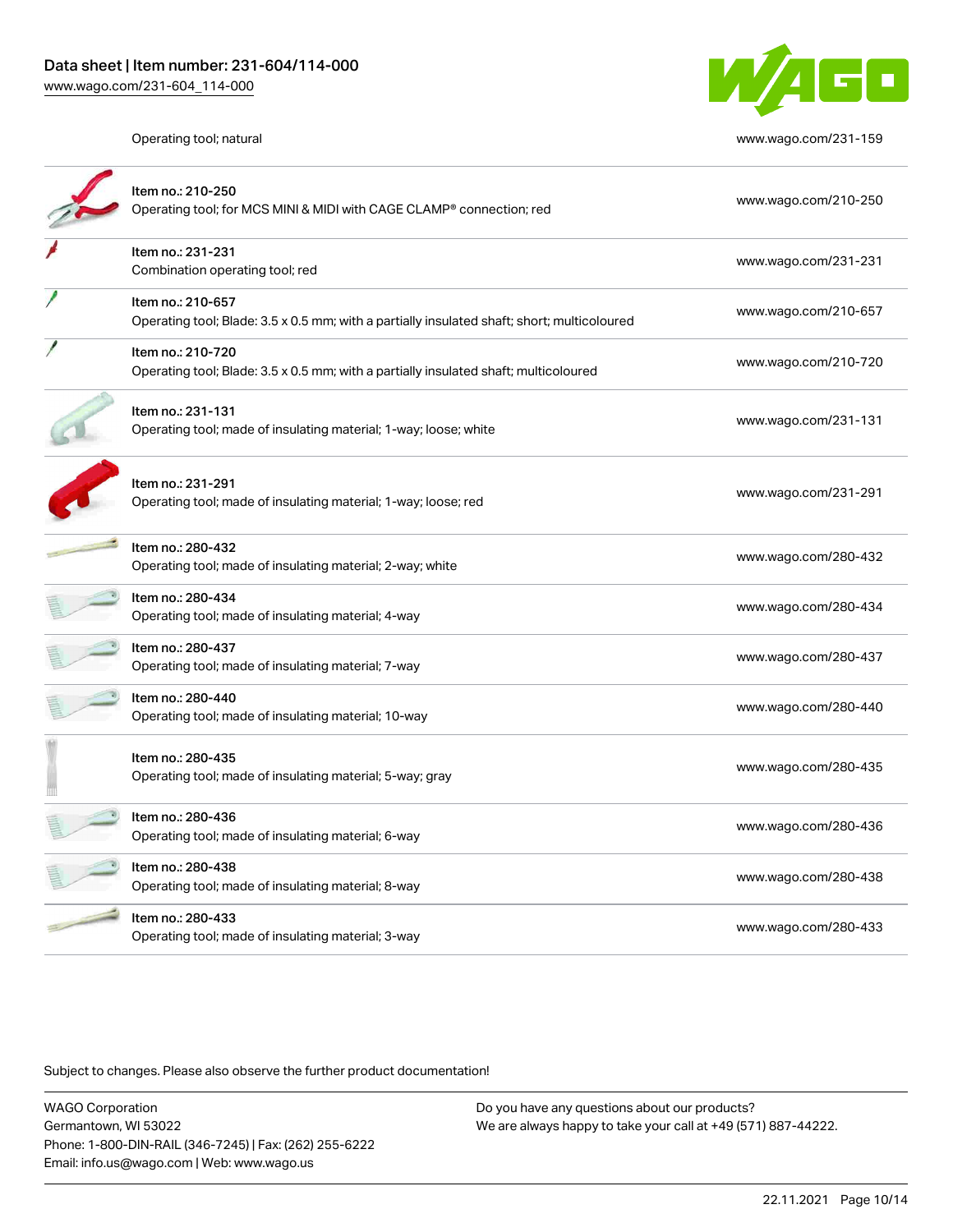

# Downloads Documentation

| <b>Additional Information</b>                                                                                                           |            |               |          |
|-----------------------------------------------------------------------------------------------------------------------------------------|------------|---------------|----------|
| Technical explanations                                                                                                                  | 2019 Apr 3 | pdf<br>2.0 MB | Download |
|                                                                                                                                         |            |               |          |
| <b>CAD files</b>                                                                                                                        |            |               |          |
| CAD data                                                                                                                                |            |               |          |
| 2D/3D Models 231-604/114-000                                                                                                            |            | <b>URL</b>    | Download |
| CAE data                                                                                                                                |            |               |          |
| ZUKEN Portal 231-604/114-000                                                                                                            |            | URL           | Download |
| <b>Environmental Product Compliance</b>                                                                                                 |            |               |          |
| <b>Compliance Search</b>                                                                                                                |            |               |          |
| Environmental Product Compliance 231-604/114-000                                                                                        |            | <b>URL</b>    | Download |
| 1-conductor male connector; CAGE CLAMP®; 2.5 mm <sup>2</sup> ; Pin spacing 5 mm; 4-pole;<br>Snap-in flange; 2,50 mm <sup>2</sup> ; gray |            |               |          |

#### Installation Notes

#### Application



Male connector, with snap-in flanges, for feedthrough applications, for 0.5 … 2.5 mm plate thickness

Subject to changes. Please also observe the further product documentation!

WAGO Corporation Germantown, WI 53022 Phone: 1-800-DIN-RAIL (346-7245) | Fax: (262) 255-6222 Email: info.us@wago.com | Web: www.wago.us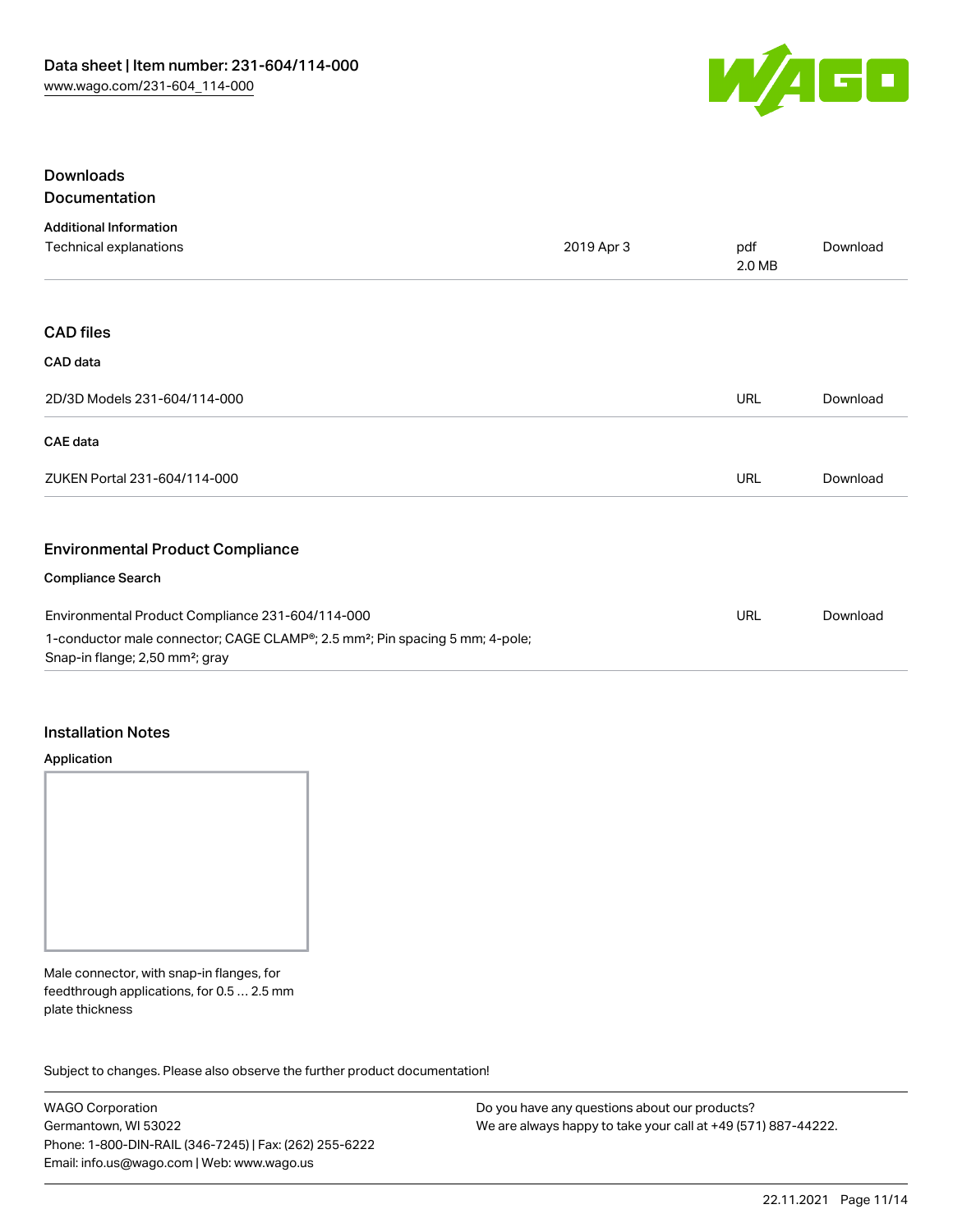



Inserting a conductor via 3.5 mm screwdriver – CAGE CLAMP® actuation parallel to conductor entry.



Inserting a conductor via 3.5 mm screwdriver – CAGE CLAMP® actuation perpendicular to conductor entry.



Inserting a conductor into CAGE CLAMP® unit via operating lever (231-291).



Inserting a conductor via operating tool.

#### Coding



Coding a male header – fitting coding key(s).

Subject to changes. Please also observe the further product documentation!

WAGO Corporation Germantown, WI 53022 Phone: 1-800-DIN-RAIL (346-7245) | Fax: (262) 255-6222 Email: info.us@wago.com | Web: www.wago.us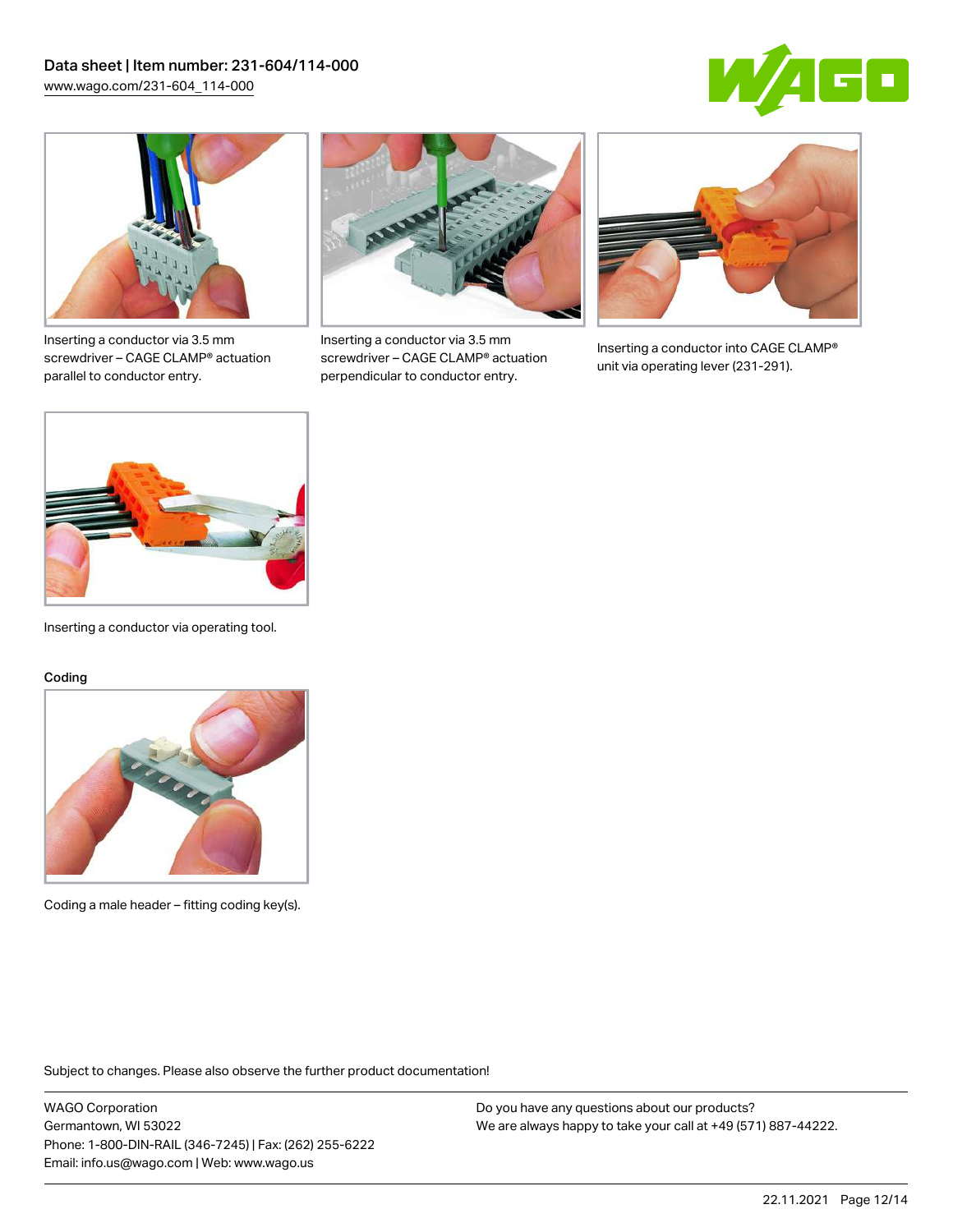



Testing – female connector with CAGE CLAMP®

Integrated test ports for testing perpendicular to conductor entry via 2 or 2.3 mm Ø test plug

Installation



Male connector with strain relief plate



Strain relief housing shown with a male connector equipped with CAGE CLAMP®

Marking

Subject to changes. Please also observe the further product documentation!

WAGO Corporation Germantown, WI 53022 Phone: 1-800-DIN-RAIL (346-7245) | Fax: (262) 255-6222 Email: info.us@wago.com | Web: www.wago.us